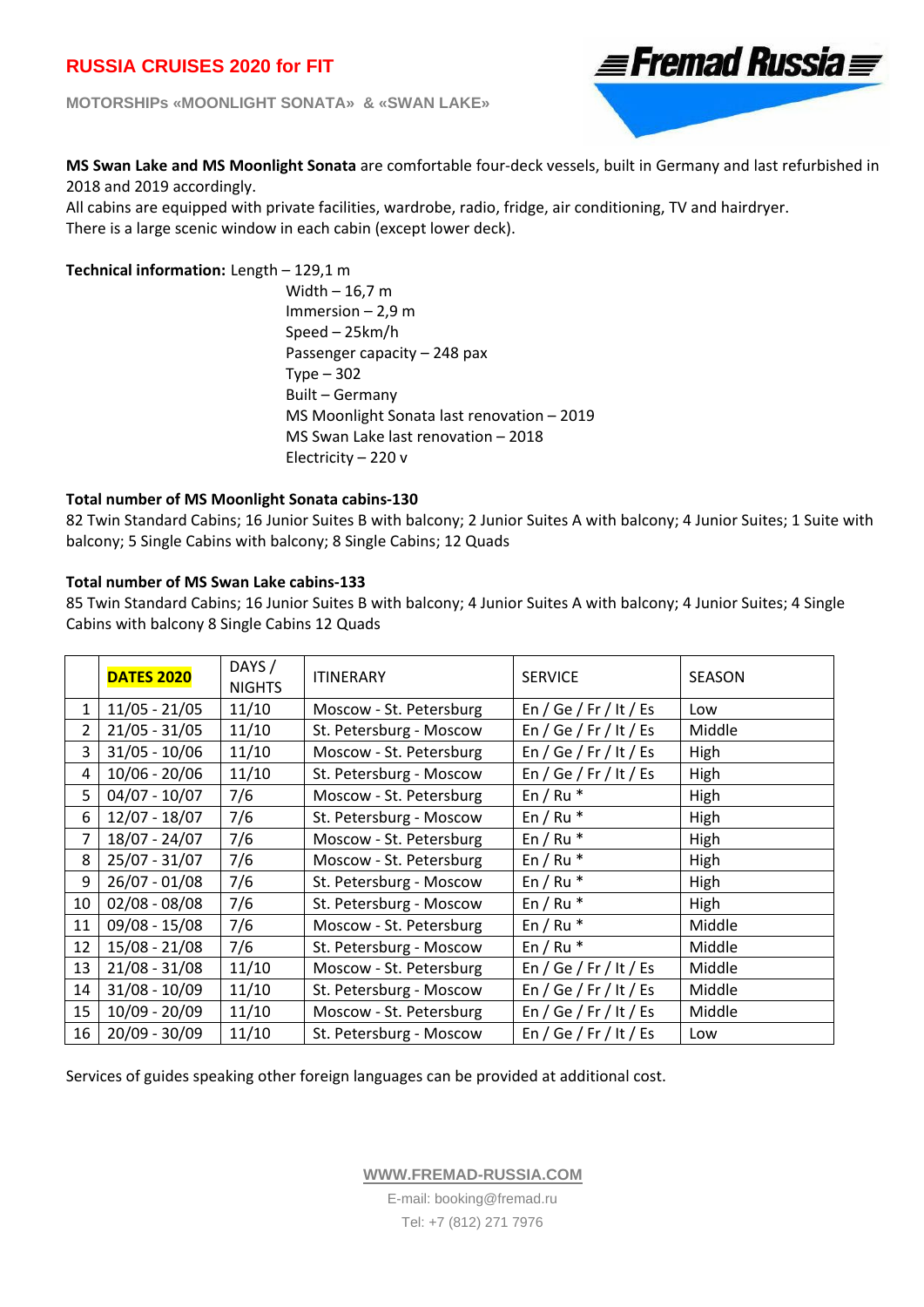**MOTORSHIPs «MOONLIGHT SONATA» & «SWAN LAKE»** 



| <b>DAY</b> | PORT OF CALL   | <b>MOSCOW - ST. PETERSBURG (11 DAYS/10 NIGHTS)</b>                                                                                                                                                                                                                                                                                                                                                                                                                             |
|------------|----------------|--------------------------------------------------------------------------------------------------------------------------------------------------------------------------------------------------------------------------------------------------------------------------------------------------------------------------------------------------------------------------------------------------------------------------------------------------------------------------------|
| $1 - 3$    | Moscow         | Bus city tour, Kremlin with the visit to 1 Cathedral, 1 lunch in the city.                                                                                                                                                                                                                                                                                                                                                                                                     |
| 4          | Uglich         | Welcome to the fascinating and ancient city of Uglich, part of the "Golden Ring" of cities<br>surrounding Moscow. You will visit the Kremlin, Dmitry on the Blood Church and<br>Transfiguration Cathedral.                                                                                                                                                                                                                                                                     |
| 5          | Yaroslavl      | Bus city tour, local market (free time), Church of St Elijah the Prophet (outside), the<br>Church of St. Nicholas the Wonderworker (inside visit), Interactive tour of former<br>Governor's House (Art Gallery).                                                                                                                                                                                                                                                               |
| 6          | Goritsy        | You will visit the Monastery of St. Cyril on the White Lake. Founded in the 14th century,<br>the monastery has preserved its magnificent architecture and fascinates the visitors by its<br>wonderful collection of Russian Orthodox icons and majestic churches.                                                                                                                                                                                                              |
| 7          | Kizhi Island   | Explore the preserved island of Kizhi. It has an open air museum with an unique collection<br>of wooden churches and chapels. During a walk on the island, you can see peasant<br>houses, bell towers, windmills which were all collected from different parts of Russian<br>North. Discover a signature masterpiece - the 22-dome Transfiguration Cathedral<br>(1714), that was built without a single nail. The museum's collection is on the UNESCO<br>World Heritage List. |
| 8          | Mandrogui      | Taste a traditional Russian barbecue-shashlik. Your meal will be accompanied by a folk<br>ensemble. Then you will have a walk around this amazing Mandrogui village inhabited by<br>talented craftsmen. The village illustrates the traditions and lifestyle of Russia's past.                                                                                                                                                                                                 |
| $9 - 11$   | St. Petersburg | Welcome to Saint Petersburg! During bus city tour you have a chance to familiarize<br>yourself with the main architectural and historical masterpieces of the city: St. Isaac's<br>Cathedral, the Church of the Savior on Blood, and of course, the Nevsky Prospect, the<br>city's main avenue. Then you will visit the St. Peter and Paul fortress - the oldest city's<br>building, the birthplace of the city.                                                               |

| <b>DAY</b> | PORT OF CALL    | <b>MOSCOW - ST. PETERSBURG (7 DAYS/6 NIGHTS)</b>                                            |  |  |  |
|------------|-----------------|---------------------------------------------------------------------------------------------|--|--|--|
|            | Moscow          | Departure at 12:30 p.m. We would recommend you to arrive a few days earlier to spend        |  |  |  |
|            |                 | your time in a city so rich on history. A pre/post package could be arranged with us.       |  |  |  |
| 2          | Uglich, Myshkin | Welcome to the fascinating and ancient city of Uglich, part of the "Golden Ring" of cities  |  |  |  |
|            |                 | surrounding Moscow. You will visit the Kremlin, Dmitry on the Blood Church and              |  |  |  |
|            |                 | Transfiguration Cathedral. After lunch you will get to know Myshkin. It hasen't unchanged   |  |  |  |
|            |                 | since the beginning of the 20th century. Myshkin is known for its Mouse Museum. A           |  |  |  |
|            |                 | brave mouse is a symbol of the town. It even gave the name to the place («myshka» in        |  |  |  |
|            |                 | Russian means «mouse»).                                                                     |  |  |  |
| 3          | Kuzino          | You will visit the Monastery of St. Cyril on the White Lake. Founded in the 14th century,   |  |  |  |
|            |                 | the monastery has preserved its magnificent architecture and fascinates the visitors by its |  |  |  |
|            |                 | wonderful collection of Russian Orthodox icons and majestic churches.                       |  |  |  |
|            | Kizhi Island    | Explore the preserved island of Kizhi. It has an open air museum with an unique collection  |  |  |  |
|            |                 | of wooden churches and chapels. During a walk on the island, you can see peasant            |  |  |  |
| 4          |                 | houses, bell towers, windmills which were all collected from different parts of Russian     |  |  |  |
|            |                 | North. Discover a signature masterpiece - the 22-dome Transfiguration Cathedral             |  |  |  |
|            |                 | (1714), that was built without a single nail. The museum's collection is on the UNESCO      |  |  |  |
|            |                 | World Heritage List.                                                                        |  |  |  |

**WWW.FREMAD-RUSSIA.COM**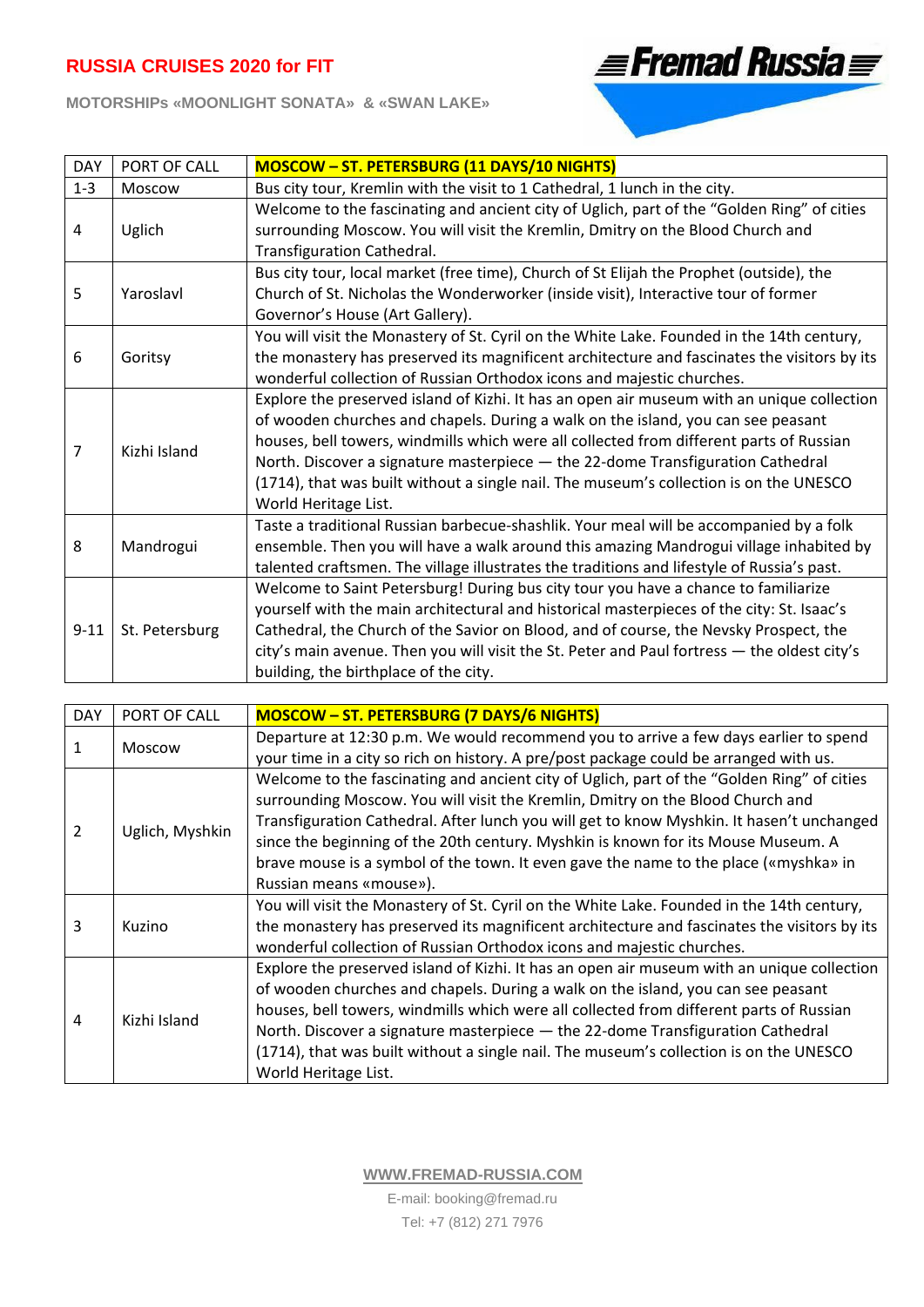### **MOTORSHIPs «MOONLIGHT SONATA» & «SWAN LAKE»**

| 5 | Mandrogui,<br>Lodeynoye pole<br>/ Svirstroy | Taste a traditional Russian barbecue-shashlik. Your meal will be accompanied by a folk<br>ensemble. Then you will have a walk around this amazing Mandrogui village inhabited by<br>talented craftsmen. The village illustrates the traditions and lifestyle of Russia's past.<br>Afterward, a bus will drive you to the Alexander-Svirsky Monastery founded in 1487. It<br>boasts one of the few preserved three-tented belfries and medieval clock towers in<br>Russia. The stop in Lodeynoye pole is only for direction from Saint Petersburg to Moscow. |
|---|---------------------------------------------|-------------------------------------------------------------------------------------------------------------------------------------------------------------------------------------------------------------------------------------------------------------------------------------------------------------------------------------------------------------------------------------------------------------------------------------------------------------------------------------------------------------------------------------------------------------|
| 6 | Valaam Island                               | You will visit the main island of a unique archipelago in the northern part of the Ladoga<br>Lake, where ships with foreign guests are rarely come. A visit to Valaam will become truly<br>unforgettable experience. Amazing nature of the island of Valaam has attracted artists<br>since olden times. We will make a trip on a small boat along the coast of the island and<br>also visit the impressive monastery, which is the most important center of Orthodoxy.                                                                                      |
|   | St. Petersburg                              | Disembarkation after breakfastio The cruise also is carried out in the opposite direction<br>from St. Petersburg                                                                                                                                                                                                                                                                                                                                                                                                                                            |

**≣Fremad Russia** 

| <b>NET RATES 2020</b>       |             |          | 7 DAYS / 6 NIGHTS |         | 11 DAYS / 10 NIGHTS |         |         |
|-----------------------------|-------------|----------|-------------------|---------|---------------------|---------|---------|
|                             |             | Max      |                   |         |                     |         |         |
| Cabin                       | <b>Deck</b> | capacity | Middle            | High    | Low                 | Middle  | High    |
| Quad                        | Lower       | 4 pax    | 810               | 855     | 1 200               | 1 3 5 0 | 1425    |
| Twin                        | Main        | 2 pax    | 900               | 945     | 1 3 5 0             | 1500    | 1575    |
| Twin                        | Middle      | 2 pax    | 945               | 990     | 1425                | 1575    | 1650    |
| <b>Renovated Twin</b>       | Middle      | 2 pax    | 1035              | 1080    | 1575                | 1725    | 1800    |
| Single                      | Middle      | 1 pax    | 1 2 1 5           | 1 2 6 0 | 1875                | 2025    | 2 1 0 0 |
| Single w/balcony            | <b>Boat</b> | 1 pax    | 1 3 9 5           | 1440    | 2 1 7 5             | 2 3 2 5 | 2 4 0 0 |
| Junior Suite                | <b>Boat</b> | 2 pax    | 1440              | 1485    | 2 2 5 0             | 2 4 0 0 | 2 4 7 5 |
| Junior Suite B<br>w/balcony | <b>Boat</b> | 3 pax    | 1485              | 1530    | 2 3 2 5             | 2 4 7 5 | 2 5 5 0 |
| Junior Suite A              |             |          |                   |         |                     |         |         |
| w/balcony                   | <b>Boat</b> | 4 pax    | 1665              | 1710    | 2625                | 2 7 7 5 | 2850    |
| Suite w/balcony             | <b>Boat</b> | 4 pax    | 1980              | 2025    | 3 1 5 0             | 3 3 0 0 | 3 3 7 5 |

Rates are quoted in EUR per person per cruise Single occupancy of a twin cabin + 60% supplement.

Single occupancy of Suite and Junior Suites + 100% supplement.

### **INCLUDED SERVICES AND MEALS:**

- Accommodation in the cabin
- Services of English speaking board guide; Services of guides speaking other foreign languages can be provided at additional cost
- Excursions detailed in the cruise itinerary
- Transfers to/from the ship on the day of embarkation/ disembarkation for groups of 25 pax + (for groups of less than 25 pax transfers can be organized for extra charge)
- Full board, three meals per day (breakfast is buffet style, lunch and dinner are with a fixed menu with possibility to choose courses). It is possible to order breakfast to the cabin.

**WWW.FREMAD-RUSSIA.COM**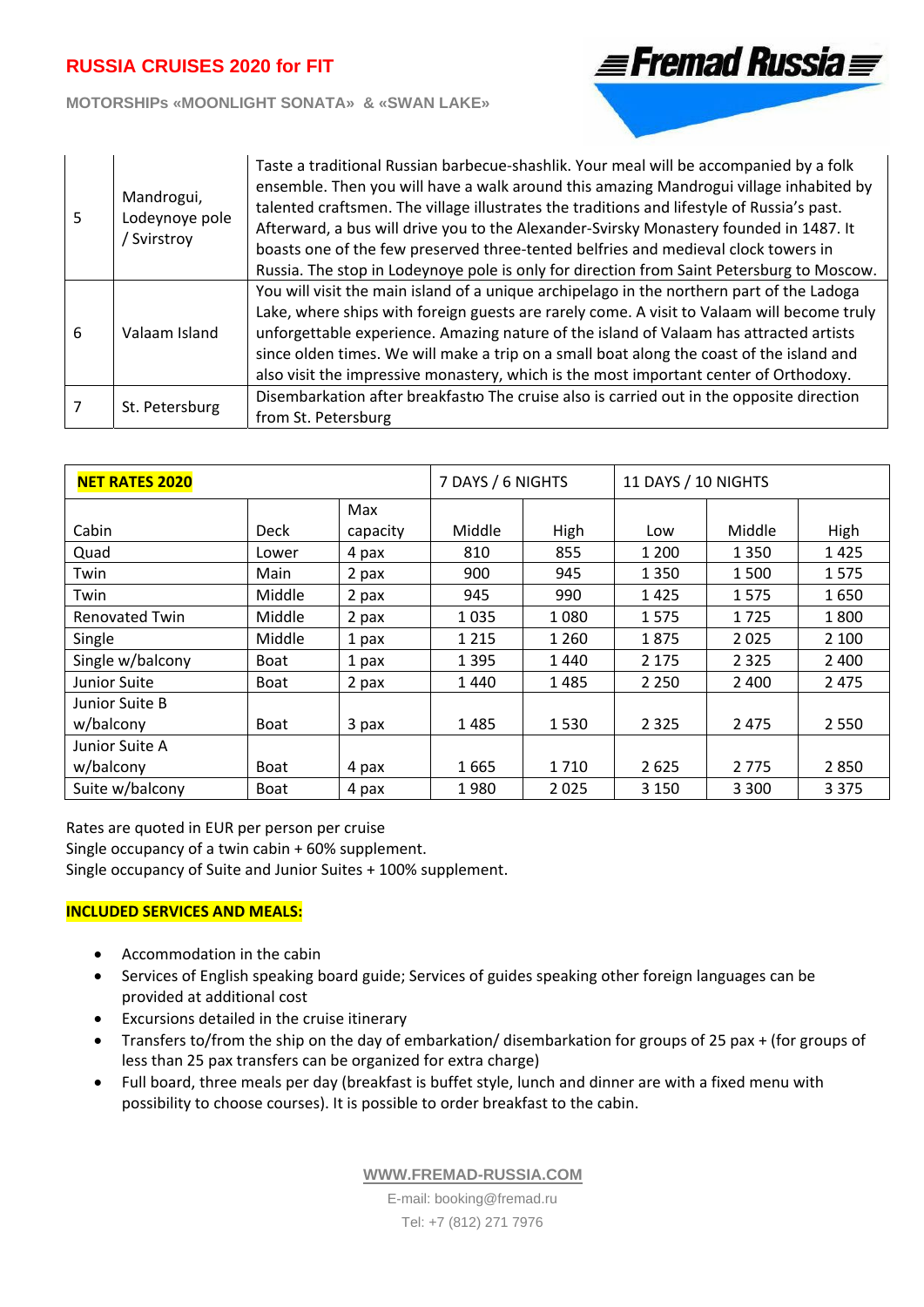**MOTORSHIPs «MOONLIGHT SONATA» & «SWAN LAKE»** 



- Water, tea/ coffee for all meals, sparkling wine for breakfast, 1 shot of vodka or 1 glass of red/white wine or juice is included for each dinner. 1 bottle of still water (0.5l per person) is provided in cabins on arrivals day (in suite and junior suite cabins (1.5l) replenished daily).
- "Russian welcome drink ceremony" on the embarkation day
- Early risers breakfast with tea/ coffee and cookies
- Captain's dinner with a special menu, Russian national cuisine dinner
- Diverse activities on board: Captain's bridge tour, master classes, morning aerobics, evening entertainment and live music concerts
- Luggage handling onboard the ship
- Visa support letter

## **ADDITIONAL INCLUDED SERVICES FOR 11 DAYS CRUISE:**

- Services of English/German/French/Italian/Spanish speaking board guides; Services of guides speaking other foreign languages can be provided at additional cost
- Сoffee‐station onboard the ship
- "Russian tea ceremony" and "Vodka show"

## **NOT INCLUDED SERVICES:**

- Transfers to and from the port of embarkation / disembarkation for groups of ≤ 25 pax (on request and for extra payment).
- Port charge ‐ 35 € per person per cruise
- Optional excursions (available on board)
- Visa fee, personal medical insurance
- Gratuities are at passenger's discretion
- Personal expenses

### **DISCOUNTS:**

- Children under age 2 free of charge
- Children aged  $2 12$  years old with special discount 20% (in twin with 1 adult)
- 3rd and 4rt person in QUAD get 30% discount from the standard rate
- Several twin standard cabins have an extra upper berth, available on request. 3rd person gets 30% discount from the standard rate
- Single cabins with balcony have an extra upper berth. 2nd person gets 30% discount from the standard rate
- Suite and several Junior Suites with balconies have sofa, 3rd and 4th person can be accommodated there with 30% discount from the standard rate.

### **PAYMENT TERMS:**

30% deposit to be paid within 7 days upon reservation 100% ‐ to be paid 60 days prior to cruise start

**WWW.FREMAD-RUSSIA.COM**